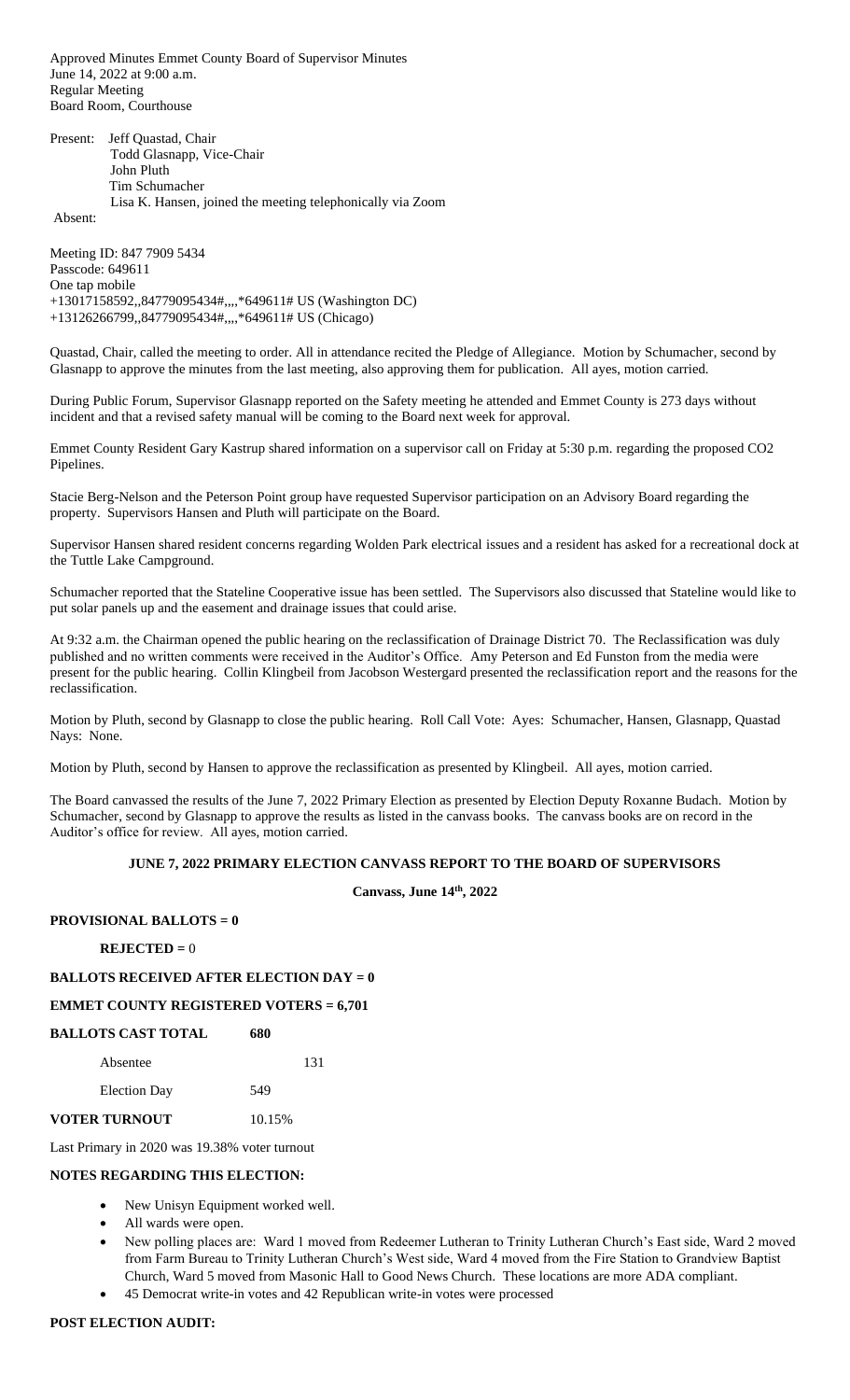Thursday, June 9th at 1 pm– Emmet County Board Room The Armstrong Precinct was determined by the Secretary of State's Office and was successful.

Voters nominated the following at the June 7, 2022 Primary Election:

| County Board of Supervisors (Vote for Two) |            |
|--------------------------------------------|------------|
| John Pluth                                 | Republican |
| County Attorney (Vote for 1)               |            |
| Melanie Summers Bauler                     | Republican |
| County Recorder (Vote for 1)               |            |
| Diann Quastad Minion                       | Republican |
| County Treasurer (Vote for 1)              |            |
| Lisa Rosburg                               | Republican |
| Kati Rivera                                | Democrat   |

The above candidates will move onto the General Election Ballot.

No candidate or write-in received enough votes to be nominated and move to the General Election Ballot for the following offices: County Supervisor Republican Party

| County Supervisor | Democratic Party |
|-------------------|------------------|
| County Supervisor | Democratic Party |
| County Attorney   | Democratic Party |
| County Recorder   | Democratic Party |

Emmet County Engineer, Walter Davis-Oeth joined the meeting and reported that crews are busy with ditch cleaning and graveling. He also reported on equipment purchases and that the SWAP dollars approval has been switched from the A20 project to the A17 project. Davis-Oeth will be bringing an amendment to the 5-year construction program next week.

Veteran's Affairs Director, Casee Ross joined the meeting and updated the Board on recent activities in her office. The Board reviewed two quarterly reports from Veteran's Affairs.

The Board reviewed the Treasurer's Monthly Report.

Sheriff Martens joined the meeting discussed with the Board the current radio system that is being utilized by Emmet County.

Motion by Schumacher, second by Glasnapp to approve the monthly claims as presented and listed below. All ayes, motion carried.

Motion by Glasnapp, second by Pluth to approve the drainage claims as presented. All ayes, motion carried.

| Gross Pay 2022 May                 | 343966.52 |
|------------------------------------|-----------|
| <b>Total Gross Payroll</b>         | 586029.93 |
| <b>County Share IPERS</b>          | 31087.80  |
| <b>County Share FICA</b>           | 20017.38  |
| <b>County Share Medicare</b>       | 4681.50   |
| County Share Health/Life/Dent Ins. | 74031.42  |

#### **Claims Paid Prior to 6/14/2022**

| <b>DATE</b> | <b>VENDOR</b>                   | <b>PURPOSE</b>                  | <b>AMOUNT</b> |
|-------------|---------------------------------|---------------------------------|---------------|
| 5/13        | <b>EMPLOYEE BENEFIT SYSTEMS</b> | <b>HEALTH INSURANCE PREMIUM</b> | \$80,809.81   |
| 5/13        | <b>EMPLOYEE BENEFIT SYSTEMS</b> | <b>PSF CLAIMS ACCOUNT</b>       | \$257.60      |
| 5/13        | <b>EMPLOYEE BENEFIT SYSTEMS</b> | <b>PSF CLAIMS ACCOUNT</b>       | \$3,214.99    |
| 5/13        | <b>EMPLOYEE BENEFIT SYSTEMS</b> | <b>PSF CLAIMS ACCOUNT</b>       | \$6,166.82    |
| 5/20        | <b>EMPLOYEE BENEFIT SYSTEMS</b> | <b>PSF CLAIMS ACCOUNT</b>       | \$6,283.76    |
| 5/31        | <b>ACE HARDWARE</b>             | <b>ARPA ANNEX RENOVATIONS</b>   | \$18.47       |
| 5/31        | DRAIN PRO OF NW IOWA LLC        | <b>ARPA ANNEX RENOVATIONS</b>   | \$213.75      |
| 5/31        | DUITSMAN PLUMBING & HEATING     | <b>ARPA ANNEX RENOVATIONS</b>   | \$6,344.32    |
| 5/31        | <b>JENSEN STORES INC</b>        | <b>ARPA ANNEX RENOVATIONS</b>   | \$631.75      |
| 5/31        | MIKE CUTHBERTSON CONSTRUCTION   | <b>ARPA ANNEX RENOVATIONS</b>   | \$8,697.50    |
| 5/31        | NORTH IA LUMBER & DESIGN        | <b>ARPA ANNEX RENOVATIONS</b>   | \$5,198.35    |
| 5/31        | REDINIUS, JEREMY                | <b>ARPA ANNEX RENOVATIONS</b>   | \$1,400.00    |
| 5/31        | SIEVERTS INC                    | <b>ARPA ANNEX RENOVATIONS</b>   | \$20,000.00   |
| 5/31        | <b>VISA</b>                     | <b>ARPA ANNEX RENOVATIONS</b>   | \$987.93      |
| 6/3         | <b>BWT FARMS</b>                | ED 3 "OLD" REFUND               | \$12.00       |
| 6/3         | CHRISTENSEN, BARBARA            | ED 3 "OLD" REFUND               | \$5,087.20    |
| 6/3         | <b>DAVID DINGEL FARMS</b>       | ED 3 "OLD" REFUND               | \$3,009.45    |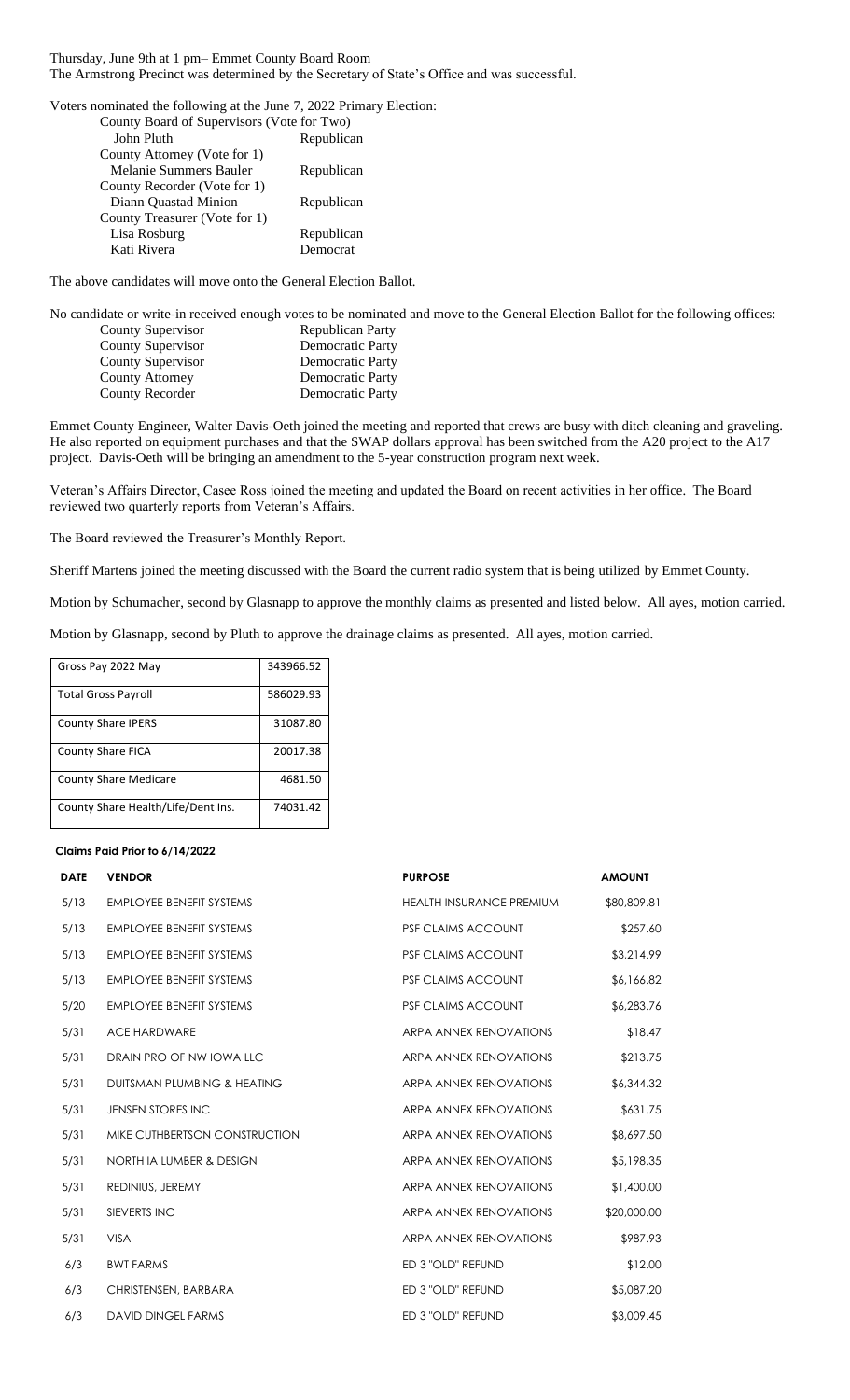|     |                                          |                    | <b>TOTAL</b> | \$178,449.77 |
|-----|------------------------------------------|--------------------|--------------|--------------|
| 6/3 | <b>EMPLOYEE BENEFIT SYSTEMS</b>          | PSF CLAIMS ACCOUNT |              | \$5,307.18   |
| 6/3 | <b>TONDERUM, GORDON</b>                  | ED 3 "OLD" REFUND  |              | \$244.80     |
| 6/3 | TIFFT, MARTHA                            | ED 3 "OLD" REFUND  |              | \$368.38     |
| 6/3 | RADEMACHER, WARREN L, TESTAMENTARY TRUST | ED 3 "OLD" REFUND  |              | \$557.00     |
| 6/3 | NELSON, CRAIG                            | ED 3 "OLD" REFUND  |              | \$4,454.86   |
| 6/3 | MILLER, MATTHEW                          | ED 3 "OLD" REFUND  |              | \$2,087.91   |
| 6/3 | MILLER, KENIN                            | ED 3 "OLD" REFUND  |              | \$993.20     |
| 6/3 | <b>MCJ FARMS</b>                         | ED 3 "OLD" REFUND  |              | \$404.36     |
| 6/3 | MART, GREGORY                            | ED 3 "OLD" REFUND  |              | \$1,240.35   |
| 6/3 | KOEKENHOFF, DAVID                        | ED 3 "OLD" REFUND  |              | \$9,349.75   |
| 6/3 | HILDRETH, DENNIS                         | ED 3 "OLD" REFUND  |              | \$180.86     |
| 6/3 | HENRICKSEN, GARRETT                      | ED 3 "OLD" REFUND  |              | \$821.00     |
| 6/3 | <b>EMMET CO ENGINEER</b>                 | ED 3 "OLD" REFUND  |              | \$4,106.42   |

| <b>VENDOR</b>                                              | <b>DESCRIPTION</b>              | <b>AMOUNT</b> |
|------------------------------------------------------------|---------------------------------|---------------|
| A & M LAUNDRY INC                                          | LAUNDRY SERVICES                | 146.00        |
| ACE HARDWARE                                               | <b>GROUNDS</b>                  | 1,244.56      |
| ACOSTA, MARITZA                                            | <b>INTERPRETER</b>              | 418.83        |
| ADAMS, AMY                                                 | <b>ELECTION TRAINING</b>        | 170.50        |
| ADAMS, LOREN "TEX"                                         | MILEAGE                         | 471.90        |
| ALIG, PEGGY                                                | <b>ELECTION TRAINING</b>        | 162.75        |
| ALLIANT ENERGY                                             | ARMSTRONG REPEATER              | 632.40        |
| ALPHA WIRELESS COMM.                                       | ANTENNA REPAIR                  | 41,269.59     |
| AMERIGROUP IOWA, COST CONTAINMENT UNIT                     | <b>REIMBURSEMENT</b>            | 25.09         |
| ANDERSON TILING                                            | DD 55 REPAIR                    | 6,748.50      |
| ANDERSON, DAVE L                                           | BOR - mileage                   | 46.00         |
| ARMSTRONG AMBULANCE                                        | <b>MONTHLY PAYMENT</b>          | 388.33        |
| ARMSTRONG HISTORICAL SOCIETY, %CHARLOTTE<br><b>THIESSE</b> | <b>MONTHLY PAYMENT</b>          | 125.00        |
| ARMSTRONG JOURNAL                                          | PUBLIC NOTICE TO FUEL BIDDERS   | 1,596.10      |
| ARMSTRONG SENIOR CITIZENS                                  | <b>MONTHLY PAYMENT</b>          | 150.00        |
| ARMSTRONG SERVICE CENTER                                   | <b>GASOHOL</b>                  | 183.30        |
| ARNOLD MOTOR SUPPLY                                        | ANTIFREEZE                      | 821.11        |
| ASMUS FARM SUPPLY                                          | <b>CHEMICALS</b>                | 298.00        |
| AT & T                                                     | E911 ACCESS                     | 44.91         |
| AVERA HOLY FAMILY                                          | <b>VACCINES</b>                 | 159.66        |
| AVERA MCKENNAN, HOME MEDICAL EQUIPMENT                     | PRISONER BACK BRACE             | 84.00         |
| AVERA MED GROUP ESTHERVILLE                                | <b>PRISONER CARE</b>            | 91.50         |
| BATMAN, KARI                                               | <b>CELL PHONE REIMBURSEMENT</b> | 169.73        |
| <b>BCN TELECOM</b>                                         | <b>BCN LONG DISTANCE</b>        | 104.68        |
| <b>BEAVER, RICHARD</b>                                     | 06/07/2022                      | 159.75        |
| <b>BLACK HILLS ENERGY</b>                                  | <b>UTILITIES</b>                | 2,199.67      |
| <b>BLACK, ATHLYN</b>                                       | <b>ELECTION TRAINING</b>        | 197.00        |
| BLUE TARP FINANCIAL, %CAPITAL ONE CREDIT                   | ANNUAL MEMBERSHIP               | 39.99         |
| <b>BOMGAARS SUPPLY</b>                                     | <b>PARKS</b>                    | 265.23        |
| <b>BRUNS, CONNIE</b>                                       | <b>ELECTION TRAINING</b>        | 162.00        |
| BUDACH, PAUL                                               | <b>ELECTION TRAINING</b>        | 162.00        |
| <b>BUDACH, ROXANNE</b>                                     | <b>CELL PHONE REIMBURSEMENT</b> | 44.02         |
| <b>BUSINESS FORMS &amp; SYSTEMS</b>                        | <b>TAX STATEMENTS</b>           | 355.62        |
| CAASA                                                      | <b>MONTHLY PAYMENT</b>          | 291.67        |
| CABOTH, PAM                                                | BIKE EVENT SUPPY REIMBURSEMENT  | 71.88         |
| <b>CDWG INC</b>                                            | <b>WIRELESS HEADPHONES</b>      | 979.47        |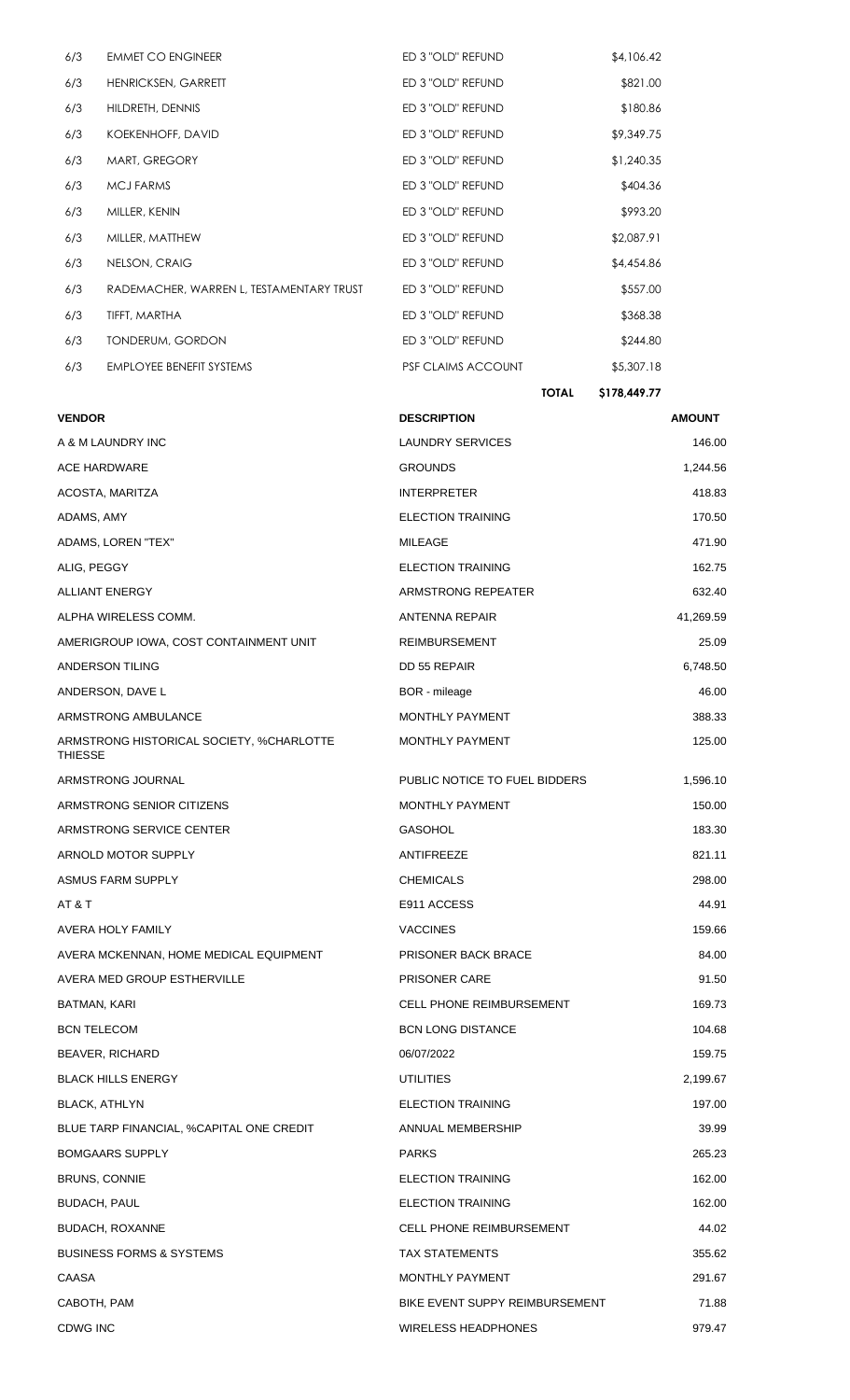| CEN TEC CAST METALS PRODUCTS         | <b>MISSING GRAVE MARKERS</b>                       | 5,201.78  |
|--------------------------------------|----------------------------------------------------|-----------|
| <b>CENTURYLINK</b>                   | 712-F25-0057-118 - E911 TELEPHONE                  | 356.61    |
| <b>CENTURYLINK</b>                   | <b>PHONE</b>                                       | 31.22     |
| CERRO GORDO VA, IACCVSO TREASURER    | <b>DUES</b>                                        | 50.00     |
| <b>CINTAS</b>                        | FIRST AID BOX REFILL                               | 213.86    |
| <b>CITY OF ARMSTRONG</b>             | <b>UTILITIES</b>                                   | 118.75    |
| <b>CITY OF ESTHERVILLE</b>           | <b>UTILITIES</b>                                   | 55,699.15 |
| CITY OF ESTHERVILLE-AMBULANCE        | MONTHLY PAYMENT                                    | 2,416.67  |
| CITY OF GRUVER                       | 10% TRANSFER OF JURISDICTION                       | 67.34     |
| <b>CITY OF RINGSTED</b>              | <b>UTILITIES</b>                                   | 39.50     |
| <b>CITY OF WALLINGFORD</b>           | <b>UTILITIES</b>                                   | 35.75     |
| CLARK, JULIE                         | <b>ELECTION TRAINING</b>                           | 169.50    |
| CLARK, NANCY                         | 06/07/2022                                         | 142.50    |
| <b>CMBA ARCHITECTS</b>               | ARPA CH ADDITION                                   | 12,139.49 |
| <b>COUNSEL</b>                       | Copies - Ricoh                                     | 75.55     |
| CREECH MD, JAMES                     | MEDICAL EXAMINER FEES                              | 400.00    |
| <b>CRONK, JACKIE</b>                 | <b>ELECTION TRAINING</b>                           | 278.50    |
| CRONK, JIM                           | DD 70 LOWER MAIN OD COMMISSIONER<br><b>MILEAGE</b> | 24.00     |
| CRYSTEEL TRUCK EQUIPMENT INC         | <b>PARTS</b>                                       | 712.37    |
| DASH MEDICAL GLOVES INC              | JAIL DISPOSABLE GLOVES                             | 97.52     |
| DAVE SYVERSON INC                    | <b>PART</b>                                        | 235.41    |
| DETTMANN, PAMELA                     | <b>CELL PHONE REIMBURSEMENT</b>                    | 20.00     |
| DEUTSCHMANN, EVELYN                  | <b>ELECTION TRAINING</b>                           | 158.50    |
| DIAMOND MOWERS INC                   | <b>PART</b>                                        | 384.57    |
| DIETRICH, LEA                        | MILEAGE AND EXPENSES                               | 506.02    |
| DOMEK, PAM                           | 06/07/2022                                         | 187.25    |
| DON JOSE RESTAURANT                  | <b>PRISONER MEALS</b>                              | 511.00    |
| DONOVAN, MARY KAY                    | <b>ELECTION TRAINING</b>                           | 162.00    |
| DON'S TRUCK SALES INC                | <b>PART</b>                                        | 55.38     |
| <b>ECCOG</b>                         | <b>DISPOSAL</b>                                    | 305.00    |
| EDISPATCHES-PENGUIN MANAGEMENT       | E DISPATCH                                         | 4,068.00  |
| EGELAND, THOMAS                      | <b>CELL PHONE REIMBURSEMENT</b>                    | 97.50     |
| <b>EMMET CO ENGINEER</b>             | <b>FUEL</b>                                        | 6,627.34  |
| EMMET CO FAIRGROUNDS, CAMI PAULSON   | MONTHLY PAYMENT                                    | 4,166.67  |
| EMMET CO HISTORICAL SOCIETY          | MONTHLY PAYMENT                                    | 500.00    |
| <b>EMMET CO SHERIFF</b>              | <b>TRANSPORT FEES</b>                              | 1,510.44  |
| <b>EMMET CO TREASURER</b>            | <b>POSTAGE</b>                                     | 1,686.87  |
| <b>EMPLOYEE BENEFIT SYSTEMS</b>      | PSF CLAIMS ACCOUNT                                 | 3,875.96  |
| ENDERSON, JEFFREY                    | <b>CELL PHONE REIMBURSEMENT</b>                    | 20.00     |
| <b>ERICKSON, MICHELE</b>             | 06/09/2022                                         | 212.50    |
| ESPINOSA, DEBBIE                     | <b>ELECTION TRAINING</b>                           | 163.50    |
| ESTHERVILLE COMMUNICATIONS           | <b>INTERNET FEES</b>                               | 113.11    |
| ESTHERVILLE DINNER DATE              | MONTHLY PAYMENT                                    | 300.00    |
| <b>ESTHERVILLE LIBRARY</b>           | MONTHLY PAYMENT                                    | 1,271.67  |
| ESTHERVILLE NEWS AND SPIRIT          | TAX SALE PUBLICATION                               | 2,503.68  |
| <b>ESTHERVILLE PAINT &amp; GLASS</b> | <b>BUILDING REPAIRS</b>                            | 123.59    |
| ESTHERVILLE PHARMACY                 | PRISONER MEDS                                      | 315.01    |
| ESTHERVILLE PRINTING CO              | <b>BUSINESS CARDS</b>                              | 371.80    |
| EVANS, WARREN                        | <b>COMMISSIONERS MEETING</b>                       | 70.00     |
| EWEN, ALEX                           | <b>CELL PHONE REIMBURSEMENT</b>                    | 20.00     |
| <b>FAREWAY STORES</b>                | <b>INCENTIVES</b>                                  | 77.57     |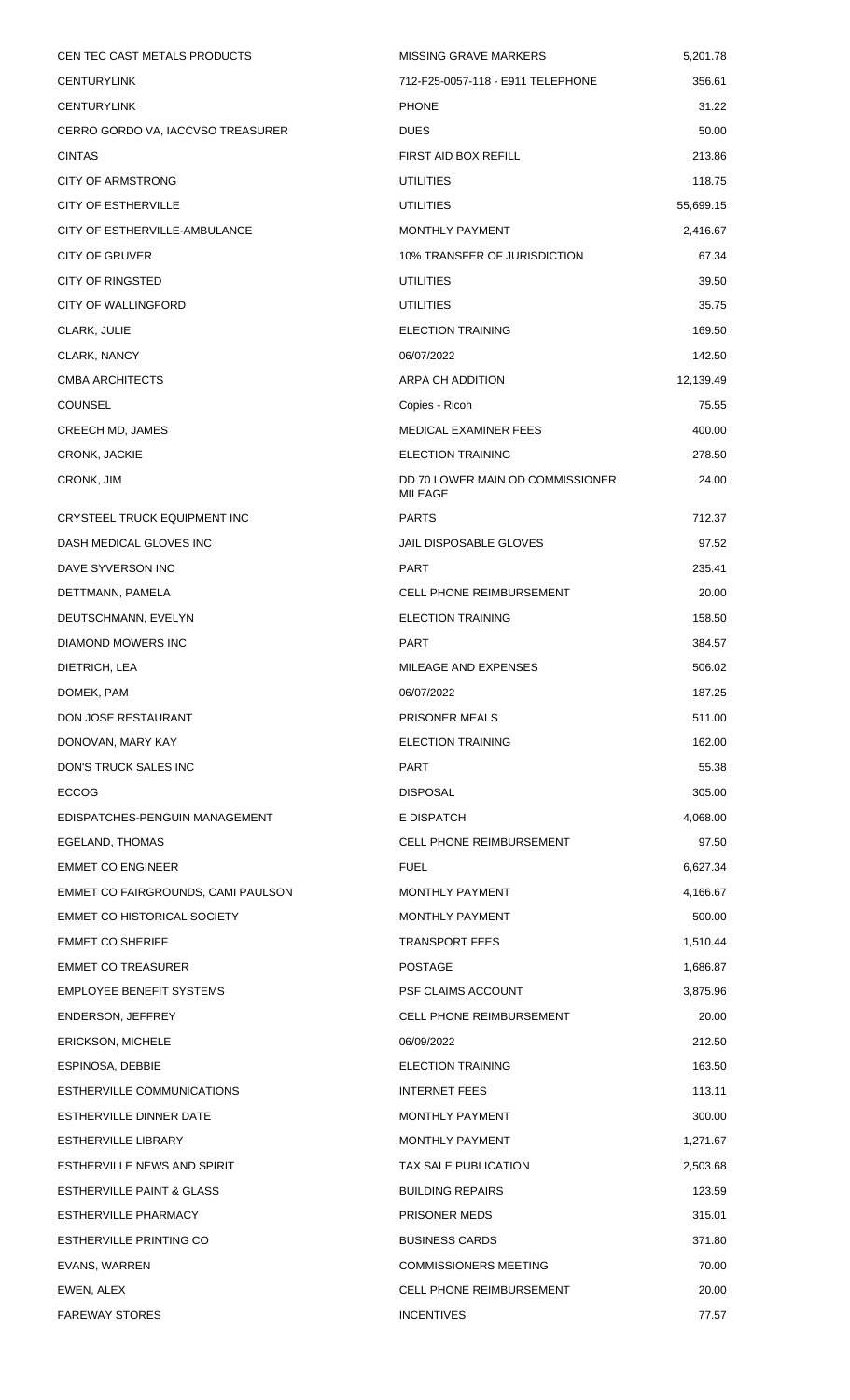| FERGUSON'S GARDEN CENTER INC              | <b>IRRIGATION REPAIRS</b>                   | 162.70    |
|-------------------------------------------|---------------------------------------------|-----------|
| FIRSTNET AT&T MOBILITY                    | <b>EMA HOTSPOT</b>                          | 1,572.53  |
| FISHER, ALLISON                           | MEETING EXPENSE REIMBURSEMENT               | 311.89    |
| <b>FLEETPRIDE</b>                         | <b>PARTS</b>                                | 437.44    |
| FORCE AMERICA DISTRIBUTING LLC            | <b>PARTS</b>                                | 108.73    |
| FREDERICKSEN, TRAVIS                      | <b>CELL PHONE REIMBURSEMENT</b>             | 20.00     |
| FUNSTON, KRISTY                           | 06/09/2022                                  | 36.00     |
| GAGE, ROY                                 | <b>GA RENT ASSISTANCE</b>                   | 300.00    |
| GOEBEL, HEIDI                             | <b>ELECTION MILEAGE</b>                     | 27.00     |
| GOEBEL, ROB                               | MONTHLY PAYMENT                             | 1,992.00  |
| <b>GORDON FLESCH WI</b>                   | <b>COPIER</b>                               | 8,152.26  |
| <b>GREAT AMERICA FINANCIAL SVCS</b>       | <b>COPIER</b>                               | 359.91    |
| GREIG, JAN                                | <b>ELECTION TRAINING</b>                    | 39.75     |
| GREMS, MARIE                              | <b>GA RENT ASSISTANCE</b>                   | 350.00    |
| HAASE, BECKY                              | <b>ELECTION TRAINING</b>                    | 181.75    |
| HANSEN, LISA                              | MILEAGE                                     | 43.00     |
| HANSEN, ROSE                              | 06/07/2022                                  | 27.00     |
| HARVEY, MICHELLE                          | <b>ELECTION TRAINING</b>                    | 171.50    |
| <b>HEARTLAND SECURITY SERVICES</b>        | <b>SECURITY</b>                             | 386.25    |
| HENRY M ADKINS & SON INC                  | BALLOT COST AND LAYOUT                      | 6,890.61  |
| HENRY-OLSON FUNERAL HOMES                 | <b>FUNERAL</b>                              | 4,000.00  |
| HOFFMEYER, MARY ANN                       | <b>ELECTION TRAINING</b>                    | 194.00    |
| HOLIDAY INN-DES MOINES AIRPORT            | <b>MEETING LODGING</b>                      | 692.16    |
| HOOGE, SHARON                             | <b>CELL PHONE REIMBURSEMENT</b>             | 212.80    |
| <b>HOWELL REV TRUST</b>                   | <b>GA RENT ASSISTANCE</b>                   | 250.00    |
| HOWING, MICHELLE                          | <b>ELECTION TRAINING</b>                    | 179.50    |
| HUNTSINGER, MARCIA                        | <b>ELECTION TRAINING</b>                    | 160.75    |
| <b>HY-VEE ACCOUNTS RECEIVABLE</b>         | <b>ELECTION SUPPLIES</b>                    | 1,126.10  |
| IA DRAINAGE DIST ASSOCIATION              | <b>DUES</b>                                 | 5,250.00  |
| <b>ICS JAIL SUPPLIES INC</b>              | <b>JAIL SUPPLIES</b>                        | 63.18     |
| <b>ILOCA SERVICES</b>                     | <b>PARTS</b>                                | 394.40    |
| <b>IMWCA</b>                              | <b>Workers Compensation Insurance</b>       | 59,929.00 |
| <b>INMAN ELECTRIC</b>                     | <b>POSTAGE</b>                              | 3.00      |
| IOWA DEPT OF PUBLIC SAFETY, TINA PALMER   | <b>COMM CENTER FEES</b>                     | 3,525.00  |
| IOWA LAKES CORRIDOR DEVELOPMEN            | <b>MONTHLY PAYMENT</b>                      | 2,500.00  |
| <b>IOWA LAKES ELECTRIC COOP</b>           | <b>UTILITIES</b>                            | 595.97    |
| IOWA LAKES REGIONAL WATER                 | UTILITIES                                   | 81.75     |
| IOWA LAW ENFORCEMENT ACADEMY              | <b>JAIL RECERTIFICATION</b>                 | 500.00    |
| IOWA RECORDERS ASSOCIATION                | RECORDERS MAINTENANCE AND SUPPORT           | 1,761.75  |
| <b>IOWA STATE MEDICAL EXAMINER</b>        | <b>AUTOPSY FEES</b>                         | 1,900.00  |
| IOWA STATE UNIVERSITY-INTRANS             | <b>MEETING REGISTRATION</b>                 | 125.00    |
| IOWA TRANSIT INC                          | HEAVY DUTY TOPCON TRIPOD                    | 244.73    |
| <b>IPAC</b>                               | <b>FY23 PRECINCT ATLAS</b>                  | 3,767.84  |
| <b>ISAC EDUCATION &amp; SEAT TRAINING</b> | <b>MEETING REGISTRATION</b>                 | 6,690.00  |
| <b>ISCTA-STORY CO TREASURER</b>           | <b>DUES</b>                                 | 250.00    |
| JACOBSON-WESTERGARD                       | ED 3 MAIN DITCH PROFESSIONAL SERVICES       | 5,660.00  |
| JCL SOLUTIONS - JANITORS CLOSE            | <b>CUSTODIAL</b>                            | 1,391.46  |
| JENSEN, CLYVE                             | DD 70 LOWER MAIN OD COMMISSIONER<br>MILEAGE | 30.00     |
| JENSEN, LILI                              | <b>ELECTION TRAINING</b>                    | 38.25     |
| <b>JENSEN, MICHELLE</b>                   | <b>ELECTION TRAINING</b>                    | 169.50    |
| JOHANSEN, MARY                            | <b>ELECTION TRAINING</b>                    | 165.00    |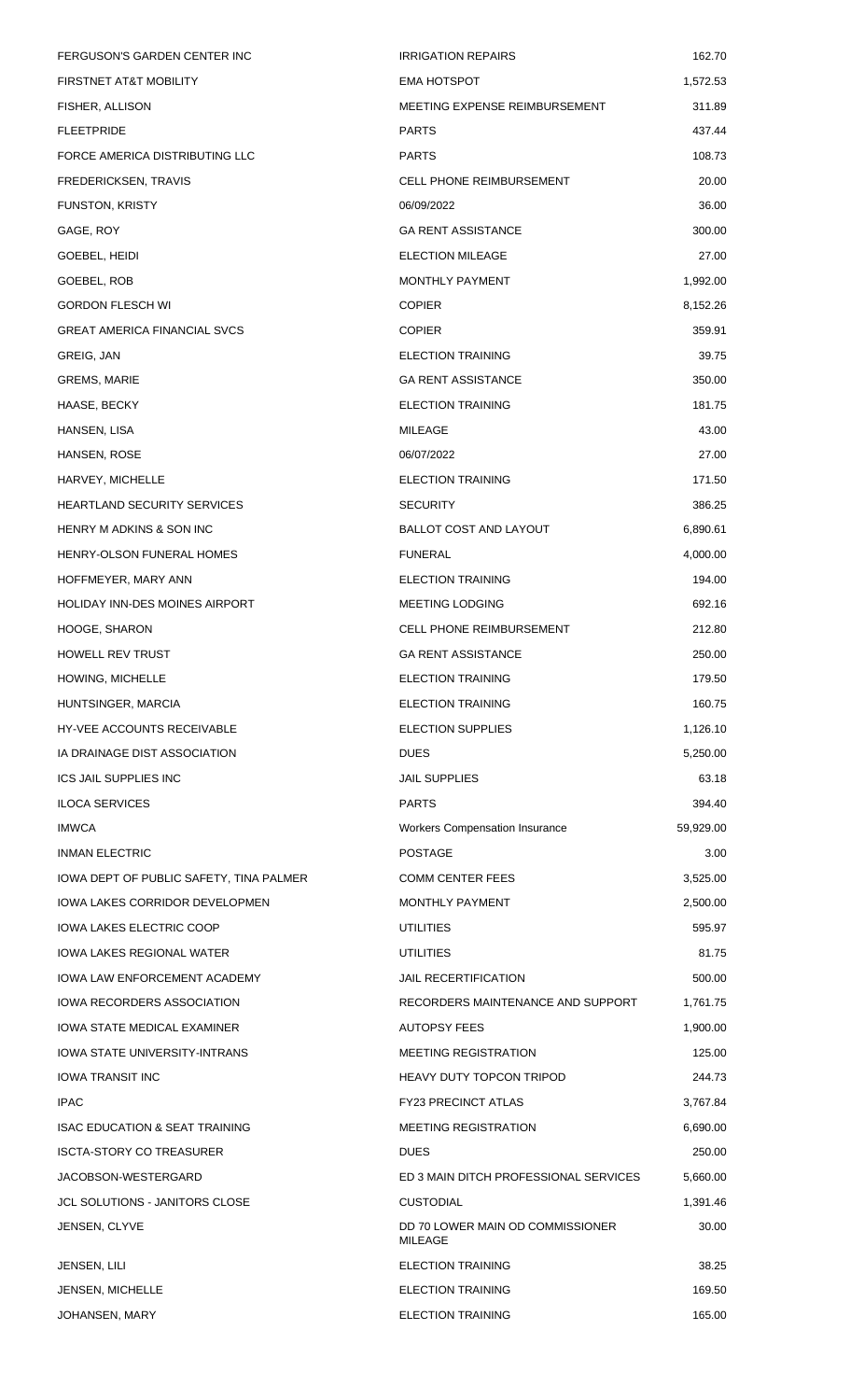| JOHNSTON AUTO STORES                                        | PARTS AND SHOP SUNDRY                           | 929.92   |
|-------------------------------------------------------------|-------------------------------------------------|----------|
| JONES, VAL                                                  | <b>ELECTION TRAINING</b>                        | 187.00   |
| JT EXCAVATION                                               | DD 37 BR 67                                     | 335.00   |
| K & H CO-OP OIL CO                                          | LP FUEL                                         | 1,465.13 |
| KAHN TILE SUPPLY                                            | 18 X 20 DUAL WALL NP                            | 780.00   |
| KANE, MARTIN                                                | MEETING MILEAGE AND EXPENSES                    | 128.00   |
| <b>KILR RADIO</b>                                           | PROMO ADS                                       | 229.00   |
| KIRCHNER, LARRY                                             | <b>CELL PHONE REIMBURSEMENT</b>                 | 20.00    |
| KISSNER, LOREE                                              | <b>ELECTION TRAINING</b>                        | 213.25   |
| KOSSUTH CO AUDITOR                                          | DD EKPA #1 (TRI 84)                             | 8,434.00 |
| <b>KWIK TRIP</b>                                            | <b>JAIL FOOD</b>                                | 280.69   |
| LAIR CUSTOM AUTO                                            | <b>REPAIRS</b>                                  | 7,034.96 |
| LARSEN, LORI                                                | <b>ELECTION TRAINING</b>                        | 180.00   |
| LARY, ROBIN                                                 | <b>ELECTION TRAINING</b>                        | 172.00   |
| LAWSON PRODUCTS INC                                         | PAINT AND SHOP SUNDRY                           | 436.83   |
| MADDEN, ALAN                                                | BOR - mileage                                   | 50.00    |
| MADISON, SUE                                                | <b>ELECTION TRAINING</b>                        | 169.00   |
| <b>MAIL SERVICES</b>                                        | APRIL AUTO RENEWALS                             | 414.32   |
| MANWARREN, JOEY'S LAWN SERVICE                              | <b>MOWING</b>                                   | 660.00   |
| MARCO (DALLAS)                                              | <b>COPIER</b>                                   | 281.91   |
| MARCO (MPLS)                                                | <b>COPIER</b>                                   | 1,091.89 |
| <b>MARTIN MARIETTA</b>                                      | 1" ROAD STONE                                   | 286.32   |
| MASON, PEG                                                  | <b>ELECTION TRAINING</b>                        | 164.50   |
| MATHESON TRI-GAS INC                                        | WELDING SUPPLIES                                | 69.21    |
| <b>MAVERICK DRONE SYSTEMS</b>                               | <b>BATTERIES</b>                                | 620.72   |
| <b>MEDIACOM</b>                                             | <b>PHONE</b>                                    | 1,709.88 |
| <b>METAL CULVERTS INC</b>                                   | <b>METAL PIPE</b>                               | 9,724.40 |
| MICHAEL TODD & CO INC                                       | <b>LOG CHAINS</b>                               | 1,073.00 |
| MIDAMERICAN ENERGY CO                                       | UTILITIES                                       | 135.97   |
| MID-AMERICAN RESEARCH CHEMICAL                              | PENETRATING OIL                                 | 245.93   |
| MIDWEST CARD AND ID SOLUTIONS                               | COMMAND AND RAPID TAG ANNUAL<br><b>SOFTWARE</b> | 1,144.26 |
| MIDWEST TECHNOLOGY SERVICES                                 | <b>VISITATION LOBBY CABLING</b>                 | 261.36   |
| MIDWEST WHEEL COMPANIES INC                                 | <b>PART</b>                                     | 166.80   |
| MIKE CUTHBERTSON CONSTRUCTION                               | ARPA ANNEX RENOVATIONS                          | 3,710.00 |
| MODERN MARKETING INC                                        | DISASTER KIT MAGNETS                            | 407.22   |
| MOORE, CAMELA                                               | <b>ELECTION TRAINING</b>                        | 189.00   |
| MOORMAN, MARY                                               | <b>CELL PHONE REIMBURSEMENT</b>                 | 298.53   |
| MOTOR INN OF SPIRIT LAKE                                    | <b>PARTS</b>                                    | 36.34    |
| MYHRE, PAULA                                                | MILEAGE AND EXPENSES                            | 264.00   |
| NELSEN, DIANE                                               | <b>ELECTION TRAINING</b>                        | 184.50   |
| NEW COOPERATIVE INC                                         | <b>GASOHOL</b>                                  | 78.04    |
| NORTH CENTRAL REGION EMERGENCY, RESPONSE -<br><b>HAZMAT</b> | HAZMAT COVERAGE                                 | 7,829.52 |
| NORTH IA LUMBER & DESIGN                                    | ARPA ANNEX RENOVATIONS                          | 1,264.85 |
| <b>NYHART</b>                                               | <b>ACTUARIAL VALUATION</b>                      | 2,000.00 |
| <b>OFFICE ELEMENTS</b>                                      | <b>Office Supplies</b>                          | 1,335.86 |
| OLESON, LUCAS                                               | <b>CELL PHONE REIMBURSEMENT</b>                 | 20.00    |
| ONE OFFICE SOLUTION                                         | <b>OFFICE SUPPLIES</b>                          | 224.65   |
| O'REILLY AUTOMOTIVE                                         | <b>PARTS</b>                                    | 309.85   |
| PETERSEN, GAYLE                                             | <b>ELECTION TRAINING</b>                        | 240.50   |
| PITNEY BOWES GLOBAL FINANCIAL                               | POSTAGE METER                                   | 796.92   |
| PITNEY BOWES INC                                            | POSTAGE METER                                   | 142.74   |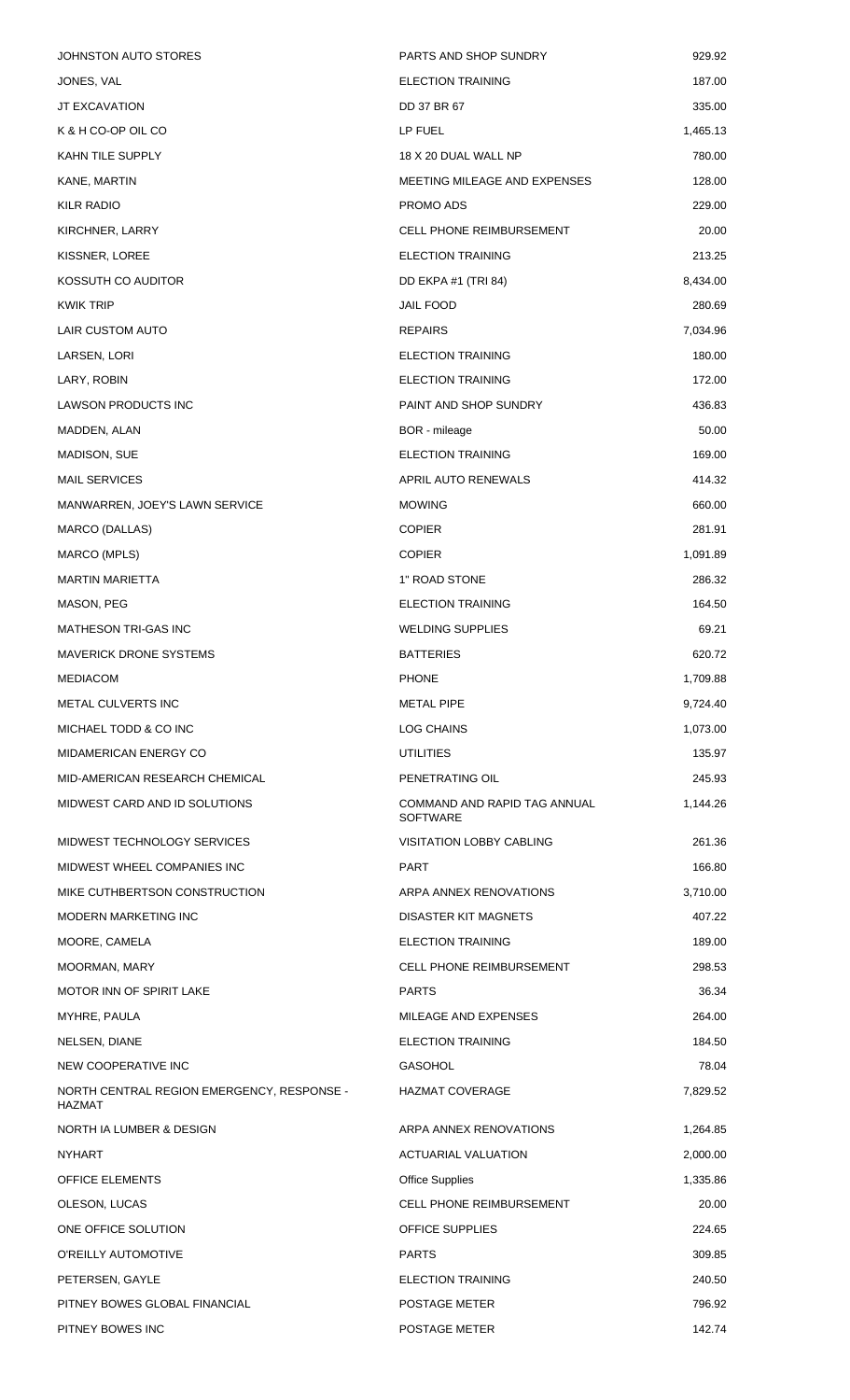| <b>POSTMASTER</b>                        | PO BOX RENTAL                        | 84.00     |
|------------------------------------------|--------------------------------------|-----------|
| POWER PLAN                               | <b>PARTS</b>                         | 2,209.86  |
| PRESTON, CORRIN                          | <b>CELL PHONE REIMBURSEMENT</b>      | 316.56    |
| PRO COOP ESTHERVILLE                     | <b>FUEL</b>                          | 32.04     |
| PRO COOP POCAHONTAS                      | <b>FUELS</b>                         | 48,398.67 |
| PYTLESKI, MICHAEL                        | MILEAGE AND EXPENSES                 | 128.00    |
| RDI                                      | <b>IT SERVICES</b>                   | 4,260.75  |
| REDINIUS, JEREMY                         | ARPA ANNEX RENOVATIONS               | 857.50    |
| RICK'S PEST CONTROL                      | <b>JAIL PEST CONTROL</b>             | 40.00     |
| RINGSTED AMBULANCE                       | MONTHLY PAYMENT                      | 330.42    |
| RINGSTED DISPATCH                        | <b>FUEL LETTING NOTICE</b>           | 723.06    |
| RINGSTED LIBRARY                         | MONTHLY PAYMENT                      | 423.83    |
| RINGSTED SENIOR CITIZENS, %RON WILSON    | <b>MONTHLY PAYMENT</b>               | 150.00    |
| RINGTEL COMMUNICATIONS                   | <b>PHONE</b>                         | 794.64    |
| RIVER VALLEY TELECOMMUNICATION           | <b>PHONE</b>                         | 1,332.20  |
| ROSBURG, LISA                            | ELECTION DELIVERY MEAL               | 32.30     |
| ROSS, CASEE                              | MILEAGE AND EXPENSES                 | 296.00    |
| RUSSELL, RHONDA                          | MILEAGE                              | 163.50    |
| S & R AUTO AND TIRE INC                  | <b>TIRE REPAIR</b>                   | 26.00     |
| SABBY, WANDA                             | <b>ELECTION TRAINING</b>             | 177.75    |
| SANDRY FIRE SUPPLY                       | <b>GAS METER CALIBRATION</b>         | 496.00    |
| SANOFI PASTEUR INC                       | <b>VACCINES</b>                      | 2,612.23  |
| SATHOFF, AMY                             | <b>ELECTION MILEAGE</b>              | 115.00    |
| SCHACHERER, CARMEN                       | <b>ELECTION TRAINING</b>             | 169.50    |
| <b>SCHUMACHER ELEVATOR</b>               | ELEVATOR MAINTENANCE                 | 182.16    |
| SCHUMACHER, TIMOTHY                      | <b>MILEAGE</b>                       | 36.00     |
| SCHWIESOW, DOROTHY                       | <b>MOWING</b>                        | 123.50    |
| SECURE SHRED SOLUTIONS LLC               | <b>SHREDDING</b>                     | 104.00    |
| SEMRAD, PEGGY                            | <b>ELECTION TRAINING</b>             | 163.50    |
| SHERIDAN, TRAVIS                         | <b>CELL PHONE REIMBURSEMENT</b>      | 187.00    |
| SHERLING, KATHY                          | <b>ELECTION TRAINING</b>             | 171.00    |
| SHONKWILER, JO ANN                       | 06/07/2022                           | 27.00     |
| SMART TECHNOLOGY TEAM SOLUTION           | <b>MONITOR</b>                       | 1,792.97  |
| SPENCER OFFICE SUPPLIES                  | OFFICE SUPPLIES                      | 251.91    |
| STAPLES CREDIT PLAN                      | OFFICE SUPPLIES                      | 51.75     |
| STATE HYGIENIC LAB, UNIVERSITY OF IOWA   | <b>WATER SAMPLES</b>                 | 319.00    |
| STOREY KENWORTHY/MATT PARROTT            | OFFICE SUPPLIES                      | 447.37    |
| SUMMERS BAULER, MELANIE                  | <b>CELL PHONE REIMBURSEMENT</b>      | 20.00     |
| TATMAN, ANTHONY                          | <b>CRITICAL HIRE SCREENING</b>       | 10.00     |
| <b>TERRIL TELEPHONE CO</b>               | E911 ACCESS                          | 11.36     |
| THAEMLITZ, FRED                          | <b>TOOLS</b>                         | 41.50     |
| <b>TIDMORE FLAGS</b>                     | <b>FLAGS</b>                         | 123.70    |
| TRITECH SOFTWARE SYSTEM                  | E911 TELEPHONE MAINTENANCE FEE       | 390.00    |
| TRUCK CENTER COMPANIES                   | <b>PARTS</b>                         | 101.03    |
| UNIFORM DEN                              | <b>UNIFORMS</b>                      | 148.25    |
| UNITYPOINT CLINIC, OCCUPATIONAL MEDICINE | <b>QUARTERLY RANDOM DRUG SCREENS</b> | 84.00     |
| US POSTAL SERVICE - POSTAGE B            | PREPAID POSTAGE                      | 1,500.00  |
| <b>VERIZON WIRELESS</b>                  | <b>TRAILER HOTSPOT</b>               | 693.74    |
| VFW POST 3388                            | <b>JAIL MEALS</b>                    | 686.00    |
| <b>VISA</b>                              | <b>Annual Fee</b>                    | 1,401.50  |
| VON BEHREN, JANICE                       | <b>ELECTION TRAINING</b>             | 178.00    |
| <b>WATSON &amp; RYAN</b>                 | <b>Attorney Fees</b>                 | 2,670.65  |